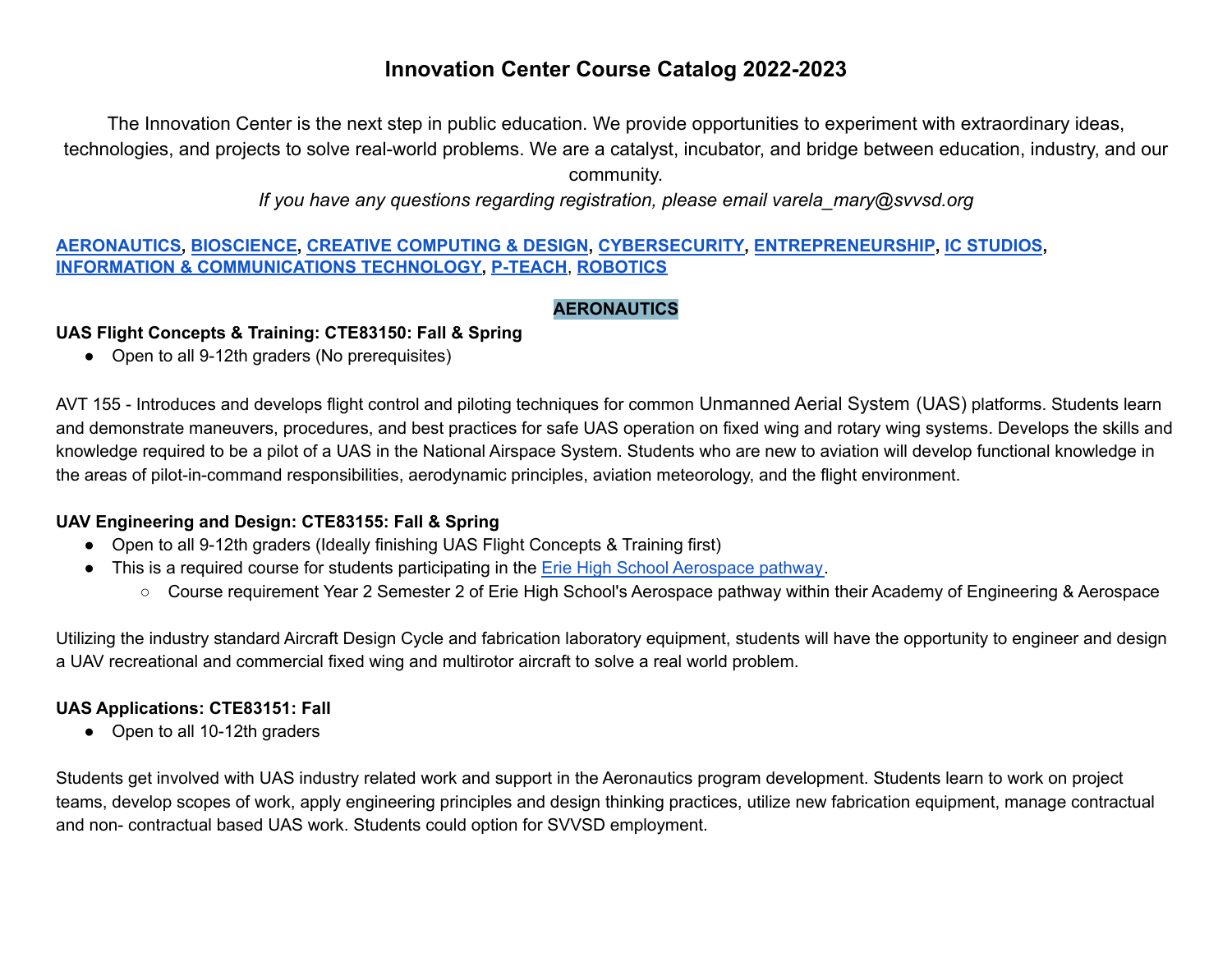#### **UAS Design Integrations 1 - CTE83152: Fall & Spring**

● Open to 11-12th graders who have completed UAS Flight Concepts & Training (CTE83150) and UAVED (CTE83155)

In a one to two semester project of study, students design a new product/ process solution through a COTS UAS drone integration approach. Utilizing the design thinking model and Innovation Center technologies, students learn to develop a UAS centered problem and work with the current industry for possible design solutions. This course partners with the IC Entrepreneurial program for student business fundamentals and practices.

#### **UAS Design Integrations 2: CTE83153: Fall & Spring**

● Open to 11-12th Graders who have completed UAS Design Integrations 1 (CTE83152)

In a one- to two-semester project of study, students will design a new product/ process solution through a COTS UAS drone integration approach. Utilizing the design thinking model and innovation center technologies, students will learn to develop a UAS centered problem and work with current industry for possible design solutions. This course partners with the IC Entrepreneurial program for student business fundamentals and practices.

#### **Pilot Ground 1: CTE83157: Fall & Spring**

● Open to all 10th-12th graders

Intro to Pilot Ground I begins the SVVSD Private Pilot course pathway for students who may be interested in exploring careers in the general aviation industry. This course begins the foundational skill set and knowledge for those students interested in becoming a certified pilot. Students will develop and exhibit aeronautical decision making during all operations of a Cessna 172 Skyhawk with special emphasis on situational awareness, risk and task management, and aircraft control. Students will also demonstrate a basic level of proficiency in flight operations and performance in the areas of preflight preparations and procedures, departure and flight operations, various maneuvers and navigation, instrumentation and post-flight procedures.

#### **Pilot Ground 2: CTE83158: Spring**

• Open to all students who have completed Pilot Ground 1 (CTE83157)

Intro to Pilot Ground II continues the SVVSD Private Pilot course pathway for students interested in exploring careers in the general aviation industry. This course develops awareness and skill in aeronautical meteorology, advanced navigation, and day or night cross country flight planning and execution. Students will be introduced to instrument and commercial flying at the basic level and will be able to demonstrate proficient decision making skills in various phases of flight. We will also begin to explore the requirements of training and how to become a professional pilot. The FAA Private Pilot written exam will also be introduced, giving students the opportunity to obtain an industry certificate, if they so choose.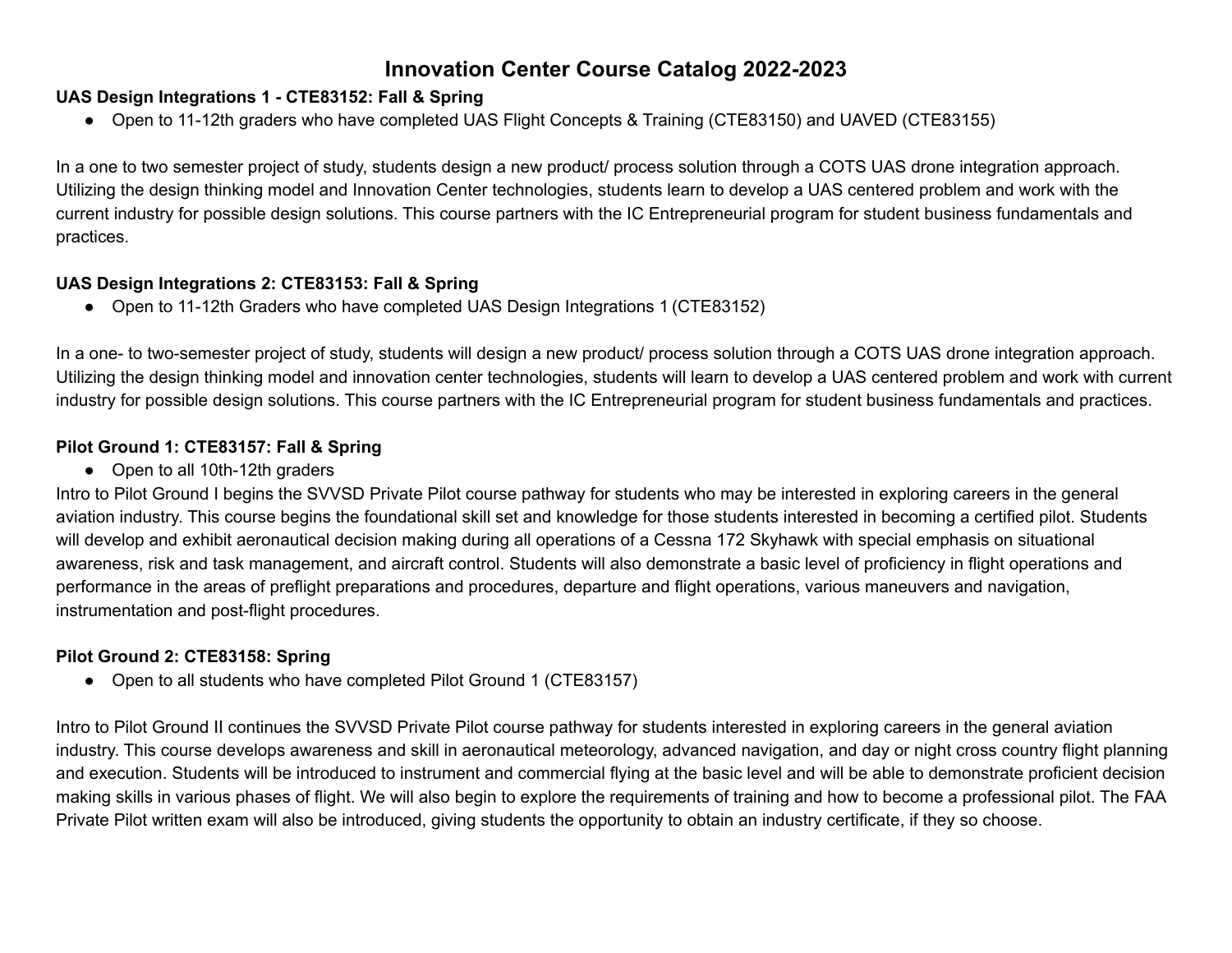#### **AVT101 Private Pilot Ground School: CTE8TBD: Fall & Spring**

**●** Open to all students 10th-12th graders

Private Pilot Ground School presents the fundamentals of aviation for the beginning student pilot which includes a study of a Cessna C-172 Skyhawk and its components, aerodynamics, basic aircraft systems, the airport environment, air-traffic control procedures, Federal Aviation Regulations, the basic elements of air navigation including radio navigation, and aviation weather. This course will prepare the student for the Federal Aviation Administration (FAA) Private Pilot Airplane knowledge examination, an industry certificate that brings them closer to becoming a certified Private Pilot. Students will be able to learn real pilot skills such as precision flying, navigation, procedures, maneuvers, and communications and become proficient in FAA Airmen Certificate Standards (ACS). Students will be prepared to begin flight training at local flight schools and obtain college course credit.

#### **AVT107 Aviation Discovery: CTE8TBD: Fall & Spring**

● Open to all students 9th-12th graders

Aviation Discovery introduces students to the aviation industry. This course teaches about technologies of the past, present and foreseeable future of aviation and aerospace and prepares students for careers in aviation by creating pathways and developing skills required in the field. We explore from the beginnings of aviation to aviation in the future. There will be a look at the history of airships, aviation pioneers, Federal Aviation Administration, Air Traffic Control, aviation airspace, aviation weather, future aviation and careers in aviation. By the end of this course, we hope students have a great understanding of aviation and the limitless potential of the industry.

#### **BIOSCIENCE**

#### <span id="page-2-0"></span>**Experimental Science: CTE85118: Fall & Spring**

**●** Open to all 9-12th graders; no prerequisites

This course explores introductory laboratory fundamental principles and procedures performed in general biology, biochemistry, biogeology and physics lab settings. This course covers many basic scientific principles; however, that is not the focus of course. Students utilize lab equipment and apply the scientific method to a series of experiments across all scientific disciplines. Additionally, they will learn and be required to follow all necessary safety regulations and lab notebook documentation. This class prepares students to be critical thinkers and for future science and hands-on engineering and design courses, as well as an introduction to careers in professional lab settings.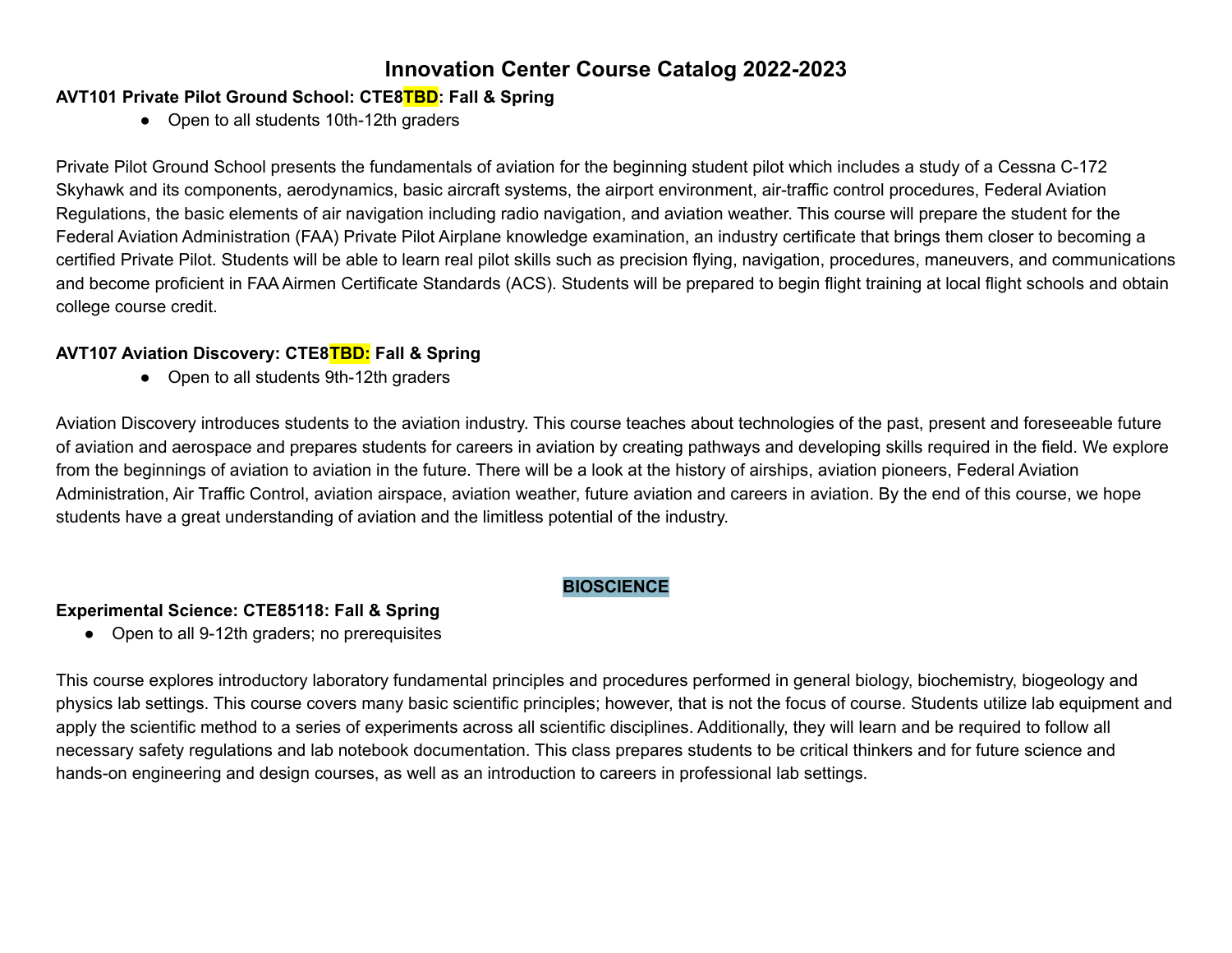### **Data Science: CTE83240: Fall & Spring**

• Open to all 10 - 12th graders

The course focuses on current data collection in our local community and teaches data science skills that are highly sought after in today's physical science world. Students will gain practical experience with data science tools and collection methods, as well as data organization and presentation used in industry today. Students will work with several community partners to apply the data to real world problems. Students have the opportunity to receive GIS badging. This multidisciplinary course will prepare students for future careers or coursework in environmental science, social science, biology, or engineering.

### **Introduction to Biotechnology: CTE85115: Fall & Spring**

● Open to all 11-12th graders

Introduction to Biotechnology is a course designed to give students a comprehensive introduction to the scientific concepts and laboratory research techniques currently used in the field of biotechnology. Students will attain knowledge about the field of biotechnology and deepen their understanding of the biological concepts used. In addition, students will develop the laboratory, critical thinking, and communication skills currently used in the biotechnology industry. Furthermore, students will explore and evaluate career opportunities in the field of biotechnology through readings, laboratory experiments, class discussions, research projects, guest speakers, and workplace visits.

# **Introduction to Biomedical Engineering: CTE85110: Spring (1 Credit)**

- Open to all 11-12th graders
- Concurrent Enrollment with Colorado State University
- Course Fee TBD

This survey-based course through Colorado State University exposes students to how mechanical engineering, chemical/biological engineering, and electrical engineering principles can be applied to current biomedical challenges. The course also introduces current research efforts at CSU, BME career opportunities, team dynamics, and accessing/reading academic literature - all of which will be valuable as the student progresses through their interest area. Students will also be able to go through the process of solving an engineering problem and presenting a product concept to various audiences at CSU.

# **CREATIVE COMPUTING & DESIGN**

# <span id="page-3-0"></span>Digital Storytelling - an Introduction to Augmented & Virtual Reality Technologies: CTE81100: Summer, Fall, & Spring

• Open to all 9-12th graders (No prerequisites)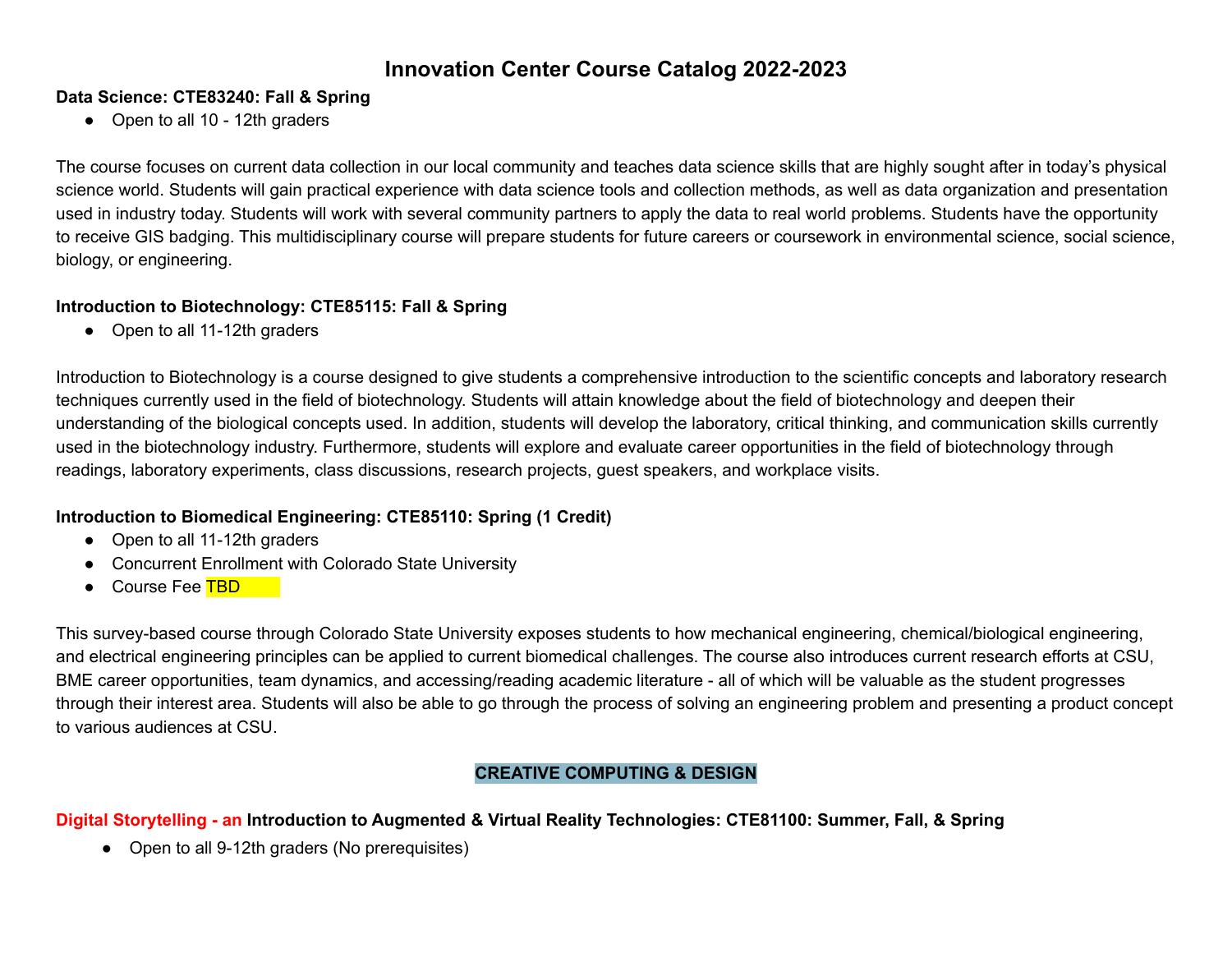This course introduces students to techniques, principles and skills required to develop unique experiences and applications utilizing Augmented (AR), Virtual (VR), and Mixed Realities (MR) across a variety of use case scenarios. Participants will have access to state-of-the-art AR/VR technologies such as 360 degree video cameras, HTC Vive, Oculus Rift S, Oculus Quest, Oculus Go, PICO NEO, Windows VR, and Samsung Odyssey. Being able to develop VR and AR experiences gives each student cutting edge knowledge in an industry in need of talented staff. The average starting salary for a developer in this field is \$75,000 a year. Learning in this field allows students to build technical literacy and express creativity in an immersive engaging computer aided design field.

#### **A/R & V/R Development for STEAM: CTE81110: Spring**

● Open to all 9-12th graders

This class is equally applicable to those who are interested in understanding AR & VR technologies as well as those who want to use these as tools for solving real-world challenges. Students are introduced to a variety of applications and experiences employing project-based learning techniques which will be used to develop solutions in such areas as societal, industry, academic and community challenges. Working individually and as teams, participants will employ principles of Design Thinking, Project Management, Engineering and the Arts to create new and innovative solutions covering a variety of real-world topics. Projects may include work with industry partners and commercial mentors.

## **Introduction to Game Design: CTE83230: Fall or Spring**

● Open to all 9-12th graders who have completed a prior computer science course

This is an introductory course to video game programming, design, and video game art. Students will learn the principles and practice of modeling, applying textures and materials to those models, and rendering them with appropriate lighting. Additionally, students will be introduced to the game design theory behind designing an enjoyable, balanced game. At the end of the course students will have the opportunity to apply the skills they learned to build their own game.

#### **Advanced Game Design: CTE83235: Spring**

● Open to all students that have completed Introduction to Game Design

<span id="page-4-0"></span>Building on the skills learned in Introduction to Game Design, students will design, develop, and program games in Unity. Students will continue to refine their skills in modeling, game theory, and working with the Unity interface. At the end of the course students will have the opportunity to apply the skills they learned to build their own 3D games.

#### **CYBERSECURITY**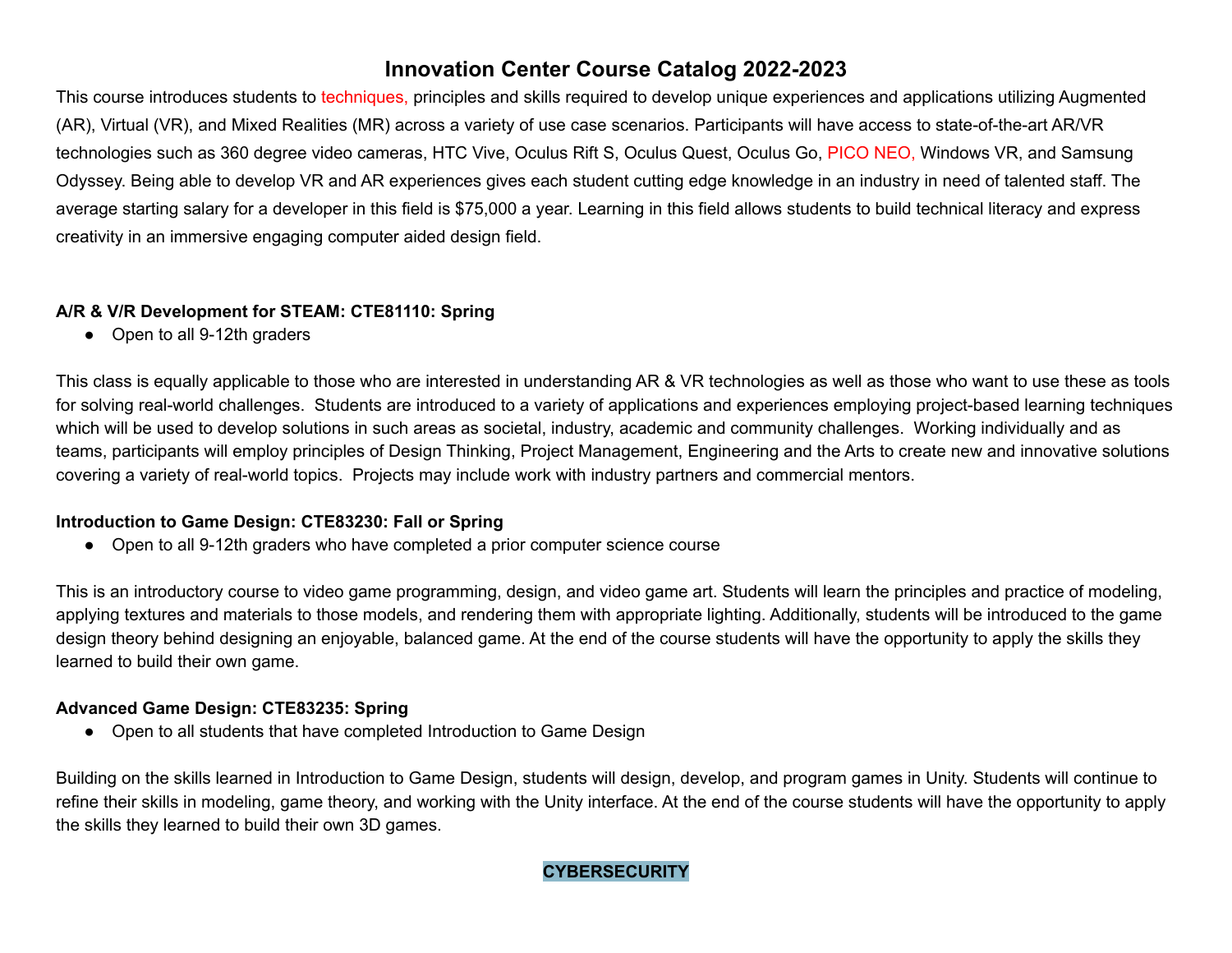### **Intro to Cybersecurity: CTE80120: Fall, & Spring**

• Open to all 9-12th graders (No prerequisites)

**508,000** That is the number of jobs that are currently unfilled in the field of Cybersecurity. Cybersecurity is an in-demand field that affects all industries. Cybersecurity threats are ongoing and pose risks for individuals and corporations alike. In this course, students will learn how to protect themselves and businesses from these attackers. This course will delve into the following topics: Citizen Security, Encryption, Types of Attacks, Networking, Cyber Defense, Ethics and Law, and Risk Management. We will use hands-on activities with industry tools to engage students.

### **Python in Cybersecurity: CTE80125: Fall & Spring**

- Open to all 9-12th graders (Coding knowledge preferred, but not required)
- The cost of the certification exam is \$59 and students will pay for their own certification.

Python is an extremely versatile language that is used by startups and tech giants in the field such as Google, IBM, Drop Box, and Facebook to list a few. In the first quarter of this course, we will go through the basics of Python including: data types, variables, conditional statements, looping, functions, text files, and OOP. In the second half of this course, we will apply our Python programming knowledge to Cybersecurity related needs such as password cracking, automating systems, ethical hacking, and forensics. At the end of this course, students will have the opportunity to take the PCEP - Certified Entry Level Python Programming Certification.

## **Ethical Hacking: CTE80130: Fall**

- Must have completed either intro to Cybersecurity (CTE80120) or Cyber Patriots
- Open to 10-12th graders

This course will be an introduction to the principles and techniques associated with the cybersecurity practice known as penetration testing or ethical hacking. The course covers planning, reconnaissance, scanning, exploitation, post-exploitation, and result reporting. The student discovers how system vulnerabilities can be exploited and learns to avoid such problems. Students can practice what they have learned in a cloud based infrastructure with hands-on labs. These labs will simulate real life scenarios and will be accessible on any device that has a browser and an internet connection.

#### **Linux Essentials: CTE8TBD**

● Open to 9-12th grade (No prerequisites)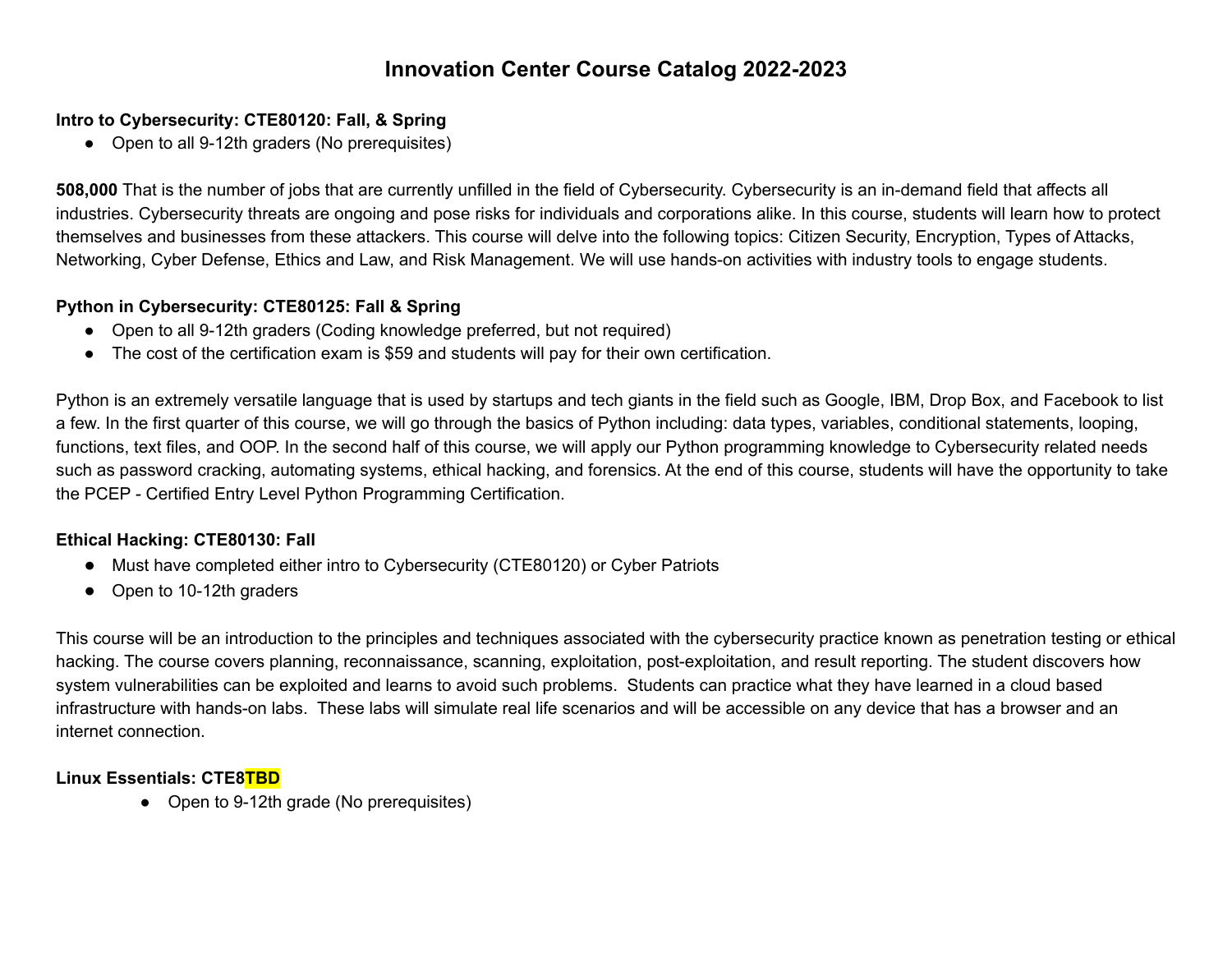This course thoroughly covers Linux fundamentals. You'll begin with basic principles and the Linux way of doing things, then move on to common user programs such as the command line and text editors. With these skills in hand, you can tackle system administration tasks, such as user management and network configuration. At the end of this course, students will be prepared to take the Linux Essentials exam.

## **DESIGN**

#### **Design Foundations: CTE86110: Fall & Spring**

● Open to all 9-12th graders

This course teaches the basics of design including: what design is, sketching, drafting, rendering, presentation, the critique process, concepting an idea and translating it to a design brief. In addition, this course will give students a taste of the various types of industrial design they can continue with - transportation and mobility, product, and Human Machine Interface. Students will be asked to keep a sketchbook which will be part of the course.

#### **Introduction to Product Design: CTE86115: Fall & Spring**

**●** Open to all 9-12th graders that have completed Design Foundations

Introduction to Product Design builds on the Design Foundations Course in that it provides students the opportunity to continue building their design skills around the field of product design. Students will learn how to research, ideate, sketch, render, 3D model, and present concepts for products that would be used in everyday life. In addition, weekly critiques and showcases will allow students to participate in the critique process and learn from one another, learning how to be part of teams and collaborate on projects. Students will be asked to keep a sketchbook which will be part of the course. As design becomes an ever more important field in that it can add significant value to companies products and operations, this course seeks to enable students to get a head start in the field of design and learn more about it as a career opportunity.

#### **Intro to Transportation Design: CTE86117: Fall & Spring**

● Open to all 9-12th graders that have completed Design Foundations

Imagine if you could learn how to design Cars, Bikes, Skateboards, Plane interiors, and more in high school! That is precisely the goal of this class. While the field of Transportation Design exists in colleges and universities around the world, it is not taught at the high school level. This class builds on the design foundations course taught at the Innovation Center to teach students how to design vehicle and vehicle interiors. Students would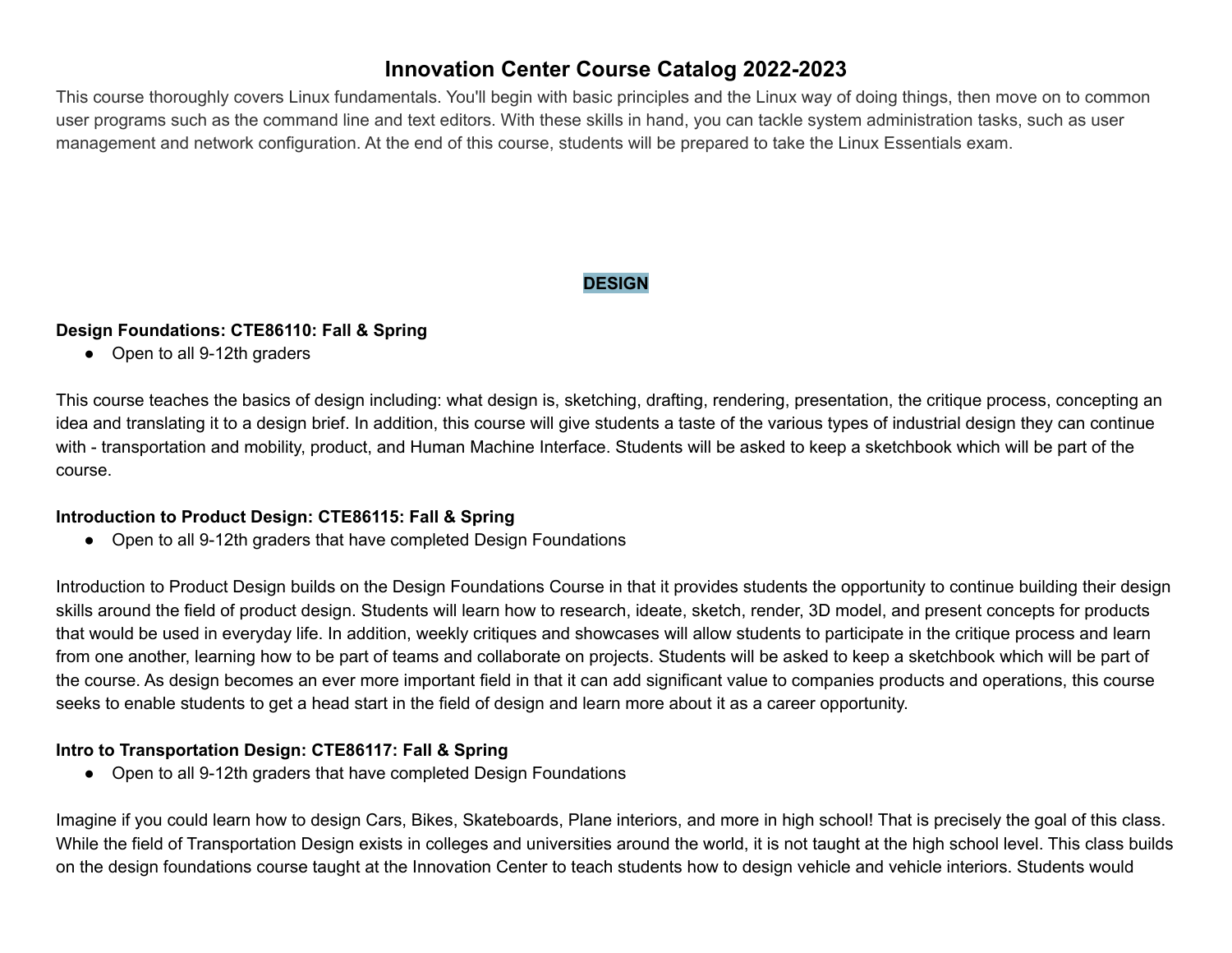learn sketching and rendering techniques specific to vehicle design, as well as information about proper vehicle proportions, how to package a vehicle, how to think about cars from a design and engineering standpoint, and how to think about vehicle interiors.

## **ENTREPRENEURSHIP**

#### <span id="page-7-0"></span>**BUS102 Entrepreneurial Operations: CTE80100 - Fall & Spring**

- One Semester Elective 0.5 Credit Open to all 11th and 12th graders (10th grade students encouraged and 10th graders seeking FRCC credit only with prior instructor approval)
- Concurrent Enrollment with FRCC as **BUS102 Entrepreneurial Operations**

This course inspires and engages students with perseverance and determination of an entrepreneurial mindset needed to succeed in business, life and academics. It covers major aspects of small business management to enable the entrepreneur to successfully begin their own business. This course provides the basic concepts of marketing, principles of management and finance needed to manage a small business. This course provides for experiential learning beyond the classroom, making connections, understanding business concepts, and building relationships that support the student throughout college and careers.

#### **Entrepreneurial Business Development: CTE84130: Fall & Spring**

● Open to all 10-12th graders; no prerequisites

This course covers the major aspects of small business management to enable the entrepreneur to successfully begin their own business. The coursework will support the Entrepreneurial MindSet through developing the business principles needed to start a business. The course will go more in depth in the areas of Marketing, Business Planning, Analysis of Markets, Management, Financials and understanding the service or product line. The course will require an Entrepreneurial Portfolio to be developed with which there is the potential for the student to utilize as a way to start a business.

## **IC STUDIOS**

#### <span id="page-7-1"></span>**TriCaster Certification Program: CTE82100: Fall & Spring**

- One Semester Elective 0.5 Credit Open to all 9 -12th graders
- Students who pass the class will pay for their own certification test \$150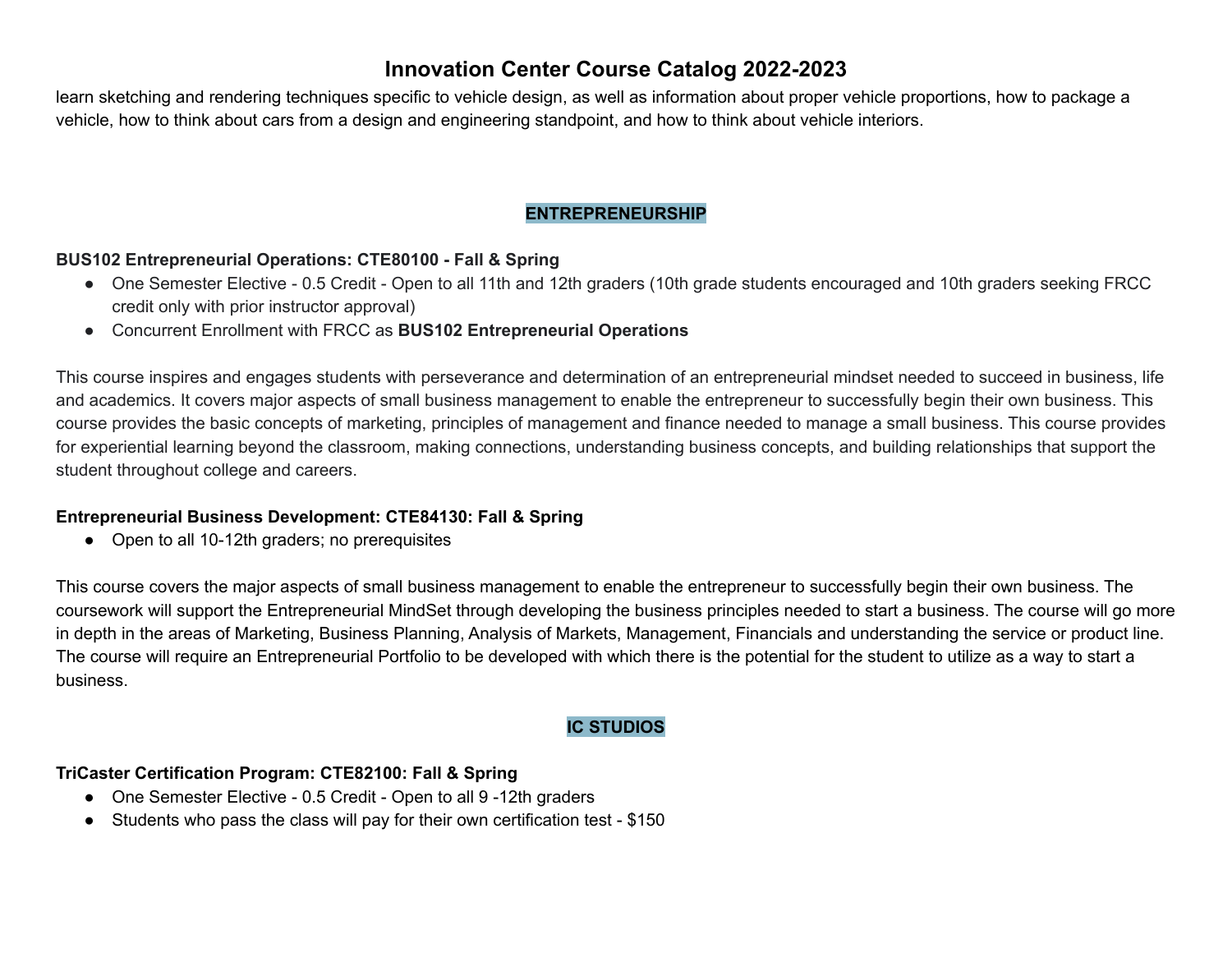Becoming a NewTek TriCaster Certified Operator is one skill that can help students work within the studio and television world. The course focuses on benefits of certification including get hired for better jobs, and being recognized by broadcast industry professionals, and becoming qualified to teach TriCaster Skills to others. Students will engage in operating a TriCaster system within a studio environment to include understanding of audio, video and lighting concepts. Learn the live television and production environment. Successful students in this course will be ready to take the TriCaster certification test.

### **Studio Film Production: CTE86130: Fall**

● Open to all 9-12th graders; no prerequisites

The course provides authentic real world experience into the Studio, Film and Multimedia Communications environment. The course allows students to participate and be exposed to real world studio/ lm environments that require the application of technical skills. Students will be exposed to industry specific regulations, techniques and processes. The course will teach basic lm terminology, professional set etiquette and production techniques, how to write broadcast television formats and develop writing skills related to broadcasting and lm production.

## **INFORMATION & COMMUNICATIONS TECHNOLOGY**

# <span id="page-8-0"></span>**Apple Certified Mac & iOS Technician: CTE83110: Fall, & Spring**

- Open to all 11-12th graders (and exceptional 9th & 10th graders with prior Apple product knowledge)
- Summer, Fall, & Spring Semesters

ACMiT is designed for students who have experience with Apple devices computers; offering the same curriculum used to train Geniuses in Apple Stores. Students who succeed in this class will be able to take certification exams assessing their knowledge of the following devices: MacBook Air, iMac, Mac Mini, MacBook Pro and more. Students passing these official Apple certifications will be eligible to work on the Innovation Center Tech Team. Graduating certified students will work with Apple representatives to find placement in tech jobs at Apple and on college campuses.

## **CompTIA: IT Fundamentals: CTE83120: Summer, Fall, & Spring**

- Open to all 9-12th graders (No prerequisites)
- Students who pass this class will pay for their own certification test \$90

IT Fundamentals introduces students to the Information Technology field; including computer hardware & software support, customer service, networking, security, and computer design. This class serves as both an introduction to computers and computing as well as being a precursor to the CompTIA A+ program. The ITF+ program is intended for beginners with no prior computer knowledge with students who succeed in this class being eligible to take the CompTIA IT Fundamentals certification. This program combines hands-on experiential learning with classroom instruction.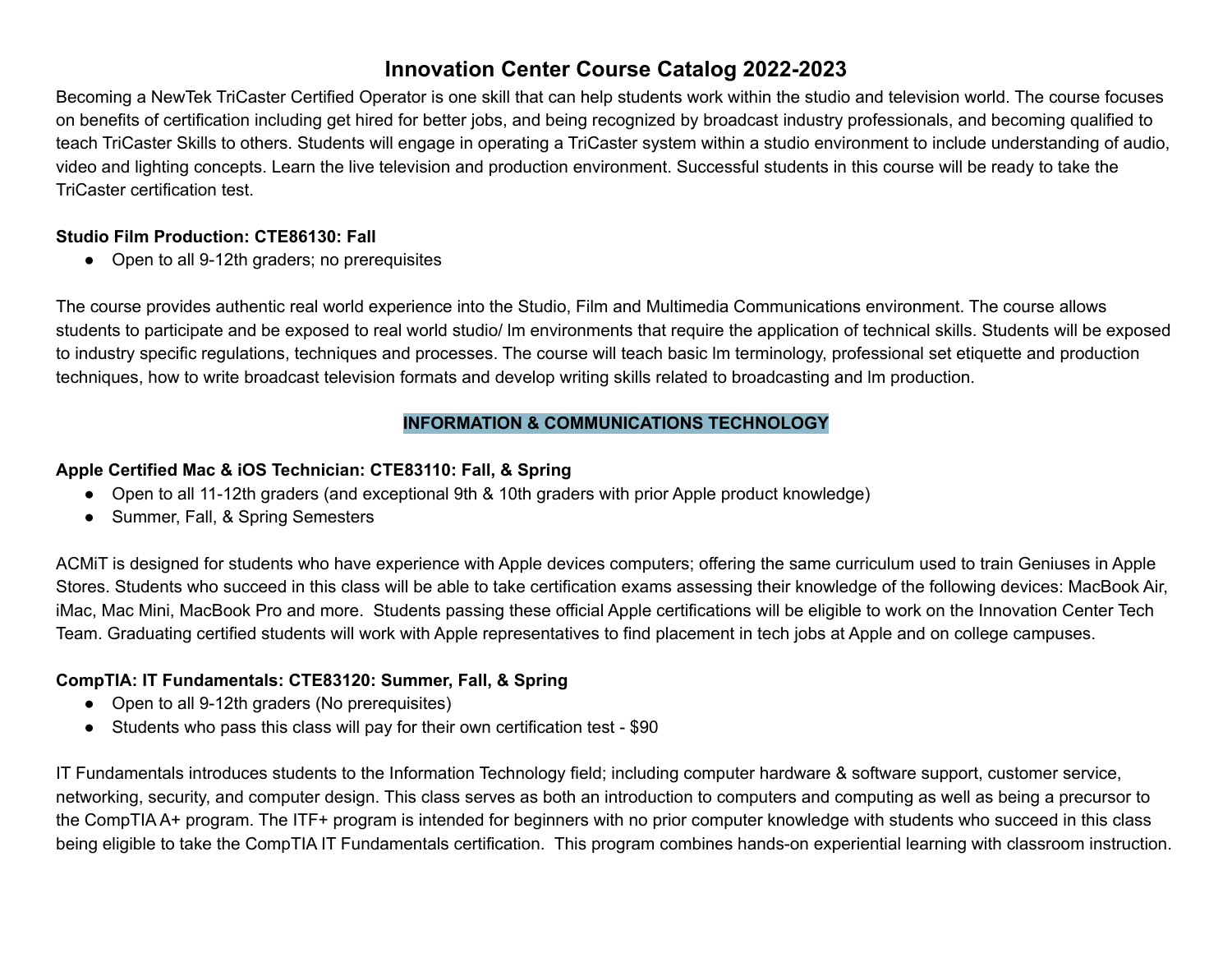### **CompTIA A+ Hardware: CTE83121: Fall**

- Open to 9th-12th graders (prerequisite of IT Fundamentals or Instructor Approval)
- Students who pass this class will pay for their own certification test \$90

The Comp TIA A+ program is the first of two classes preparing students to achieve the CompTIA Industry A+ Certification, the most widely recognized certification in the Information Technology industry. Combining classroom instruction, hands-on labs, and industry design sessions, students are exposed to a wide variety of issues ranging from design/build of computing devices (desktops, laptops, mobile devices and other), networking, communications and storage technologies. This class is intended for those who already have extensive computer experience across multiple platforms, and those who have passed IT Fundamentals.

## **CompTIA A+ Software: CTE83122: Spring**

- Open to 9th-12th graders (prerequisite of IT Fundamentals or Instructor Approval)
- Students who pass this class will pay for their own certification test \$90

A+ Software is the second of the two classes required of students to take the CompTIA A+ Industry Certification, the most widely recognized certification in the Information Technology industry. Students will understand a wide variety of issues covering operating systems, applications, utilities and troubleshooting tools and techniques including such areas as networking and cybersecurity. This class is intended for those who have extensive computer experience across multiple Operating Systems, and those who have passed IT Fundamentals.

## **CompTIA Network +: CTE83123: Fall or Spring**

- Open to 10-12th graders (students who have passed IT Fundamentals or by instructor approval)
- Students who pass this class will pay for their own certification test \$90

The CompTIA Network+ program covers a wide range of knowledge and skills that apply to a variety of networking job roles and career paths. Topics covered include developing a fundamental knowledge of network design, terminology, hardware and software components, connectivity methods, standards, and configurations. Students will perform a variety of hands-on labs leading to the design and installation of SOHO (Small Office Home Office) networks. Upon completion students will achieve fundamental skills in wired, wireless, cellular and mobile network connectivity, maintenance, security and troubleshooting.

#### **P-TEACH**

For any questions, email Wendy Howenstein (howenstein wendy@svvsd.org)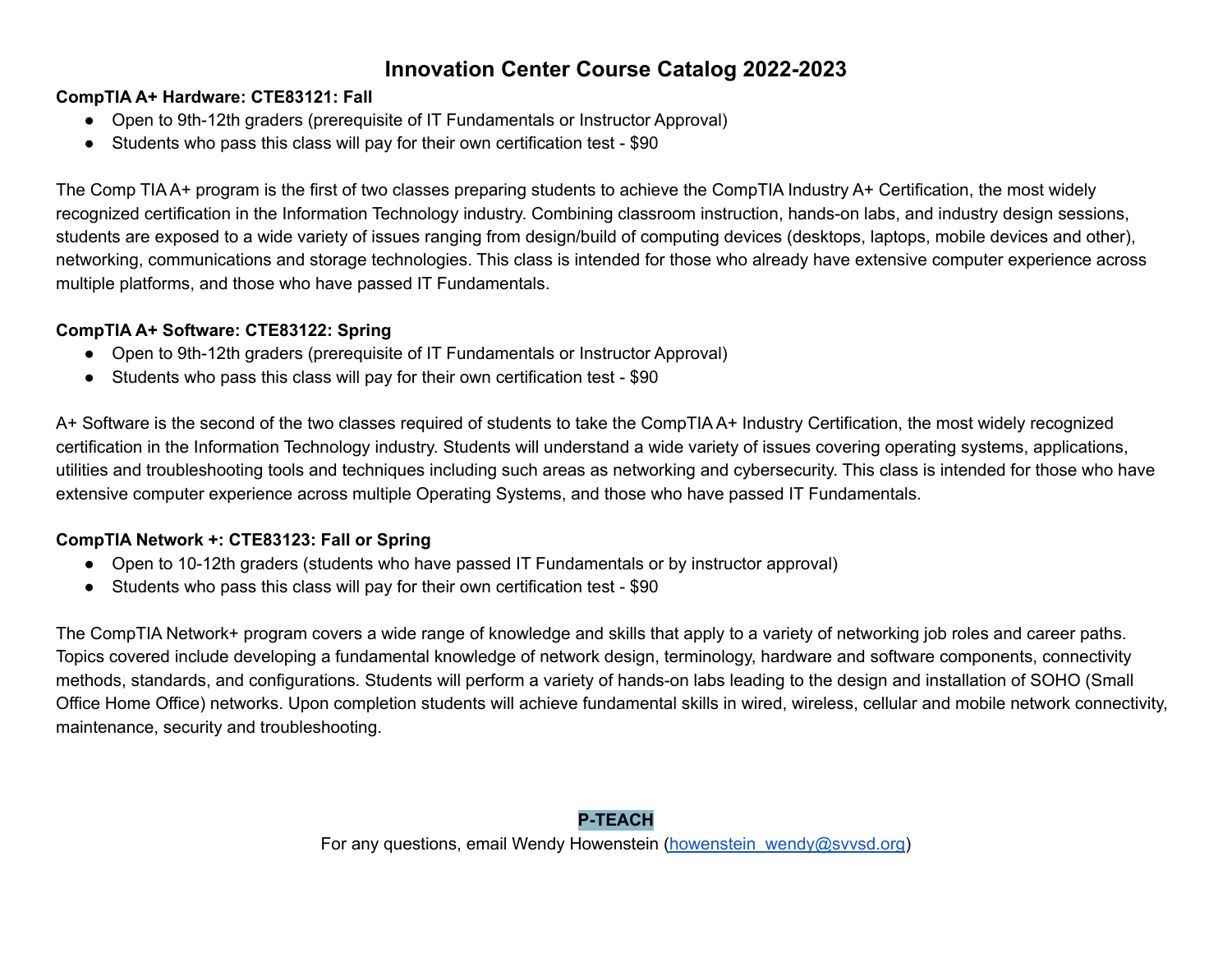### **P-TEACH: Introduction to Early Childhood Education: PS470: Fall A3 A9 Rudman**

- Open to 10-12th graders
- One semester elective 0.5 credit
- Concurrent Enrollment CU Denver (3 College Credits)

This course provides an overview of the early childhood profession and the philosophical and historical foundations of services to young children and their families. State and national trends, resources and standards for early childhood care and education, professionalism, and code of ethical conduct are examined. Key areas of ECE professional knowledge are introduced: developmental domains and milestones, developmentally appropriate practice, evidence--based practice and intentional teaching, curriculum models, guidance strategies, family and community relationships, diversity and inclusion, and the leadership skills and organizational climate to support quality early care and education work settings.

# **P-TEACH Language, Power and Identity: PS474 Fall 2023, Fall 2025- Howenstein (Alternates with Child Guidance)**

- Open to 10-12th graders
- One semester elective 0.5 credit
- Concurrent Enrollment CU Denver (3 College Credits)

This course explores the relationship between language, identity, and power in various educational and international contexts. Curriculum includes a survey of race, ethnicity, gender, media, criminal justice, and the creation of safe, engaging and inclusive spaces for teaching/supporting children. The course considers how legacies of inequality for particular communities are reflected in societal attitudes about languages and language users and subsequent language planning.

## **P-TEACH: Early Field Experience: PS473: Fall and Spring- Howenstein**

- Open to 10-12th grader
- One semester elective 0.5 credit
- Concurrent Enrollment CU Denver (3 College Credits)

This field experience and seminar is designed to support your first foray into educator preparation. You will be introduced to the wide array of skills and practices that support working effectively with youth in the context of their local community. Working within the community to support children's academic and social development requires a disposition of being grounded in the community—the experiences of this seminar, paired with your work at a local school or community organization will help you to develop this grounding.

# **P-TEACH: Internship: CTE9999: Fall and Spring (.05- 1 credit) - Howenstein**

- Open to 9-12th graders
- One semester elective- 0.5 credit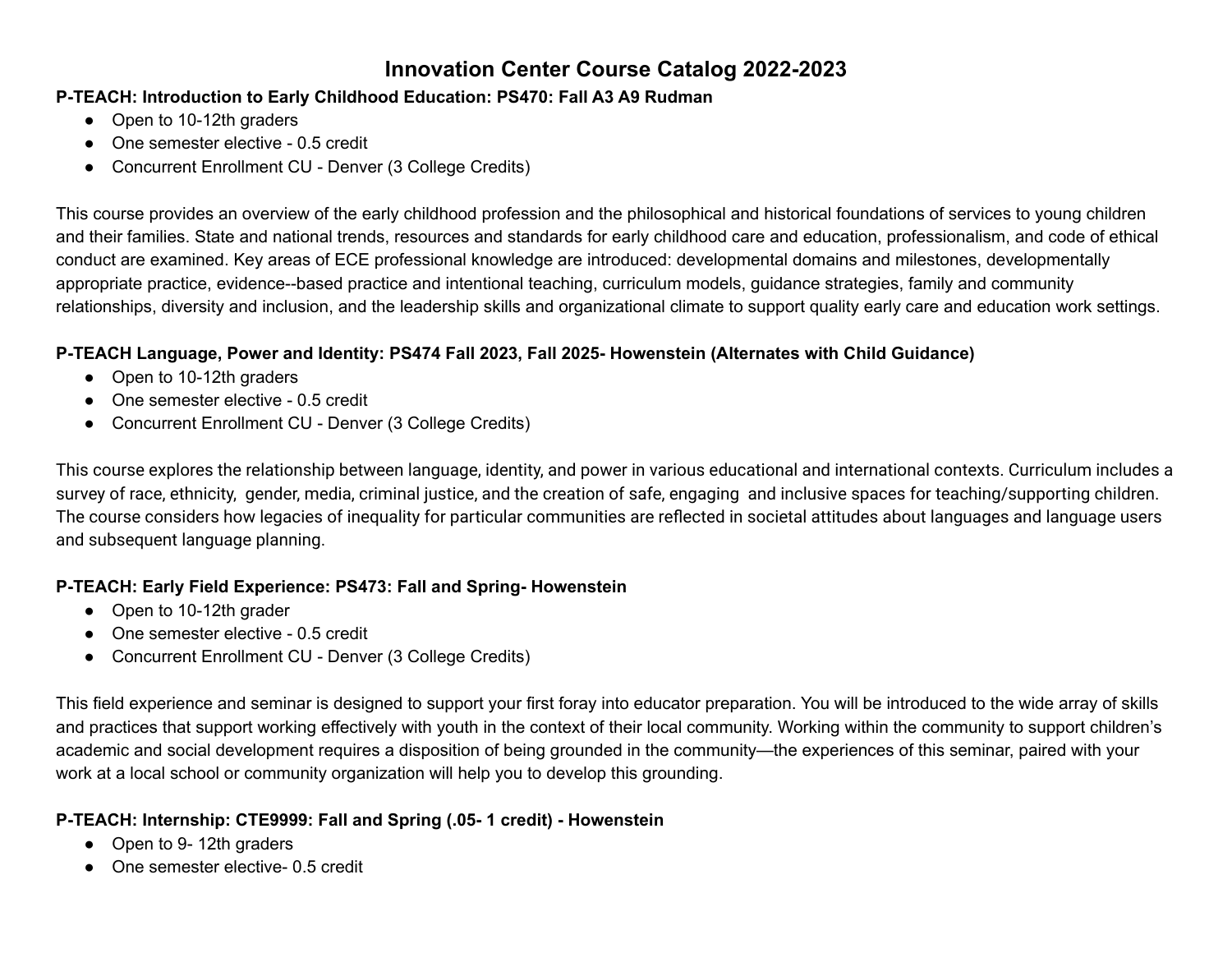Students are eligible to participate in an education specific internship in the P-TEACH pathway of their choice. Internships may be either paid or unpaid depending on qualifications and experience. Students may earn up to 1 elective credit for every 60 hours spent on the internship. Internship opportunities are individualized to match the interests and experience level of students. Current internship opportunities range from Community Schools, PreK, Elementary, or Secondary, Music, Art, SPED, Speech, Coaches, etc... For questions please email: [howenstein\\_wendy@svvsd.org](mailto:howenstein_wendy@svvsd.org)

#### **P-TEACH Child Development: PS471: Spring 2022, Spring 2024 (Alternates with STEM Methods) Howenstein & Rudman**

- Open to 10th 12th Graders
- One Semester Elective 0.5 Credit
- Concurrent Enrollment CU Denver (3 College Credits)

This course focuses on the study of human growth, development and ecology from conception to adolescence. The emphasis is on the major theories of child growth and development and the implications of current research findings to better understand child development. For questions please email: [howenstein\\_wendy@svvsd.org](mailto:howenstein_wendy@svvsd.org)

### **P-TEACH Understanding Disabilities: PS475: Spring - Curton**

- Open to 10th 12th Graders
- One Semester Elective 0.5 Credit
- Concurrent Enrollment CU Denver (3 College Credits)

This course is designed to provide a basic introduction to special education and the needs of students who have disabilities. It includes introductory material regarding legal and historical foundations of special education, human growth and development, the nature of disabilities, and an introduction to the basic human needs that must be addressed. For questions please email: [howenstein\\_wendy@svvsd.org](mailto:howenstein_wendy@svvsd.org)

#### **P-TEACH STEM Methods: PS476: Spring 2023 (Alternates with Child Development) Brohm & Rudman**

- Open to 10th 12th Graders
- One Semester Elective 0.5 Credit
- Concurrent Enrollment CU Denver (3 College Credits)

The STEM Methods course is a framework-based class where students will develop a strong understanding of the STEM for All framework, focusing on integration, innovation, essential skills, personalization, adaptation and connection. This framework will support the development of a STEM mindset, and by learning these processes, students will create STEM-aligned lesson plans for any content or grade. Students will use these skills to plan and carry out their own STEM-aligned lessons. For questions please email: [howenstein\\_wendy@svvsd.org](mailto:howenstein_wendy@svvsd.org)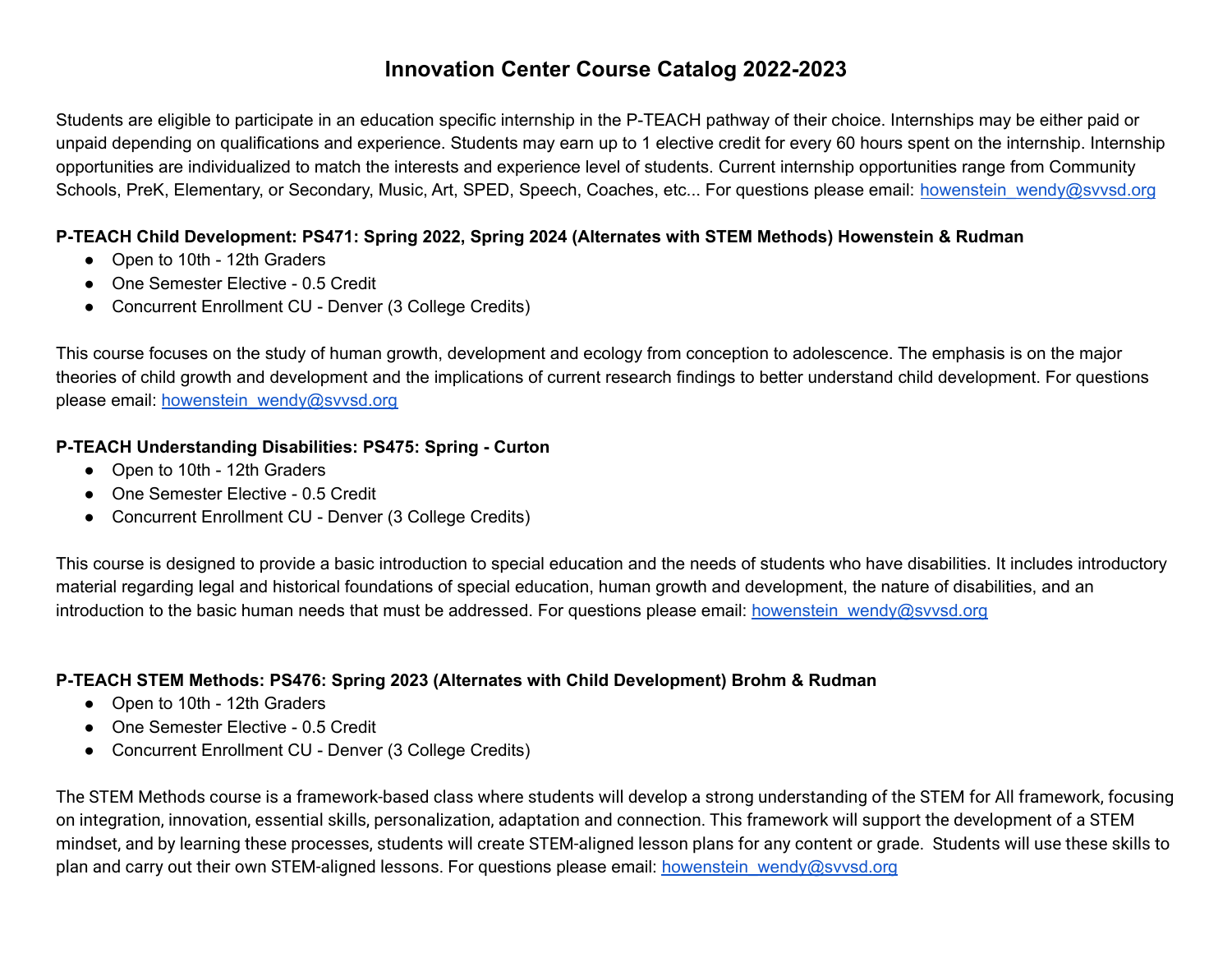P-TEACH Child Guidance: PS474 : Fall 2022, Fall 2024 (will Alternate with Language, Power and Identity)- Howenstein

- Open to 10th 12th Graders
- One Semester Elective 0.5 Credit
- Concurrent Enrollment CU Denver (3 College Credits)

This course explores and applies classroom strategies to promote social competence, build classroom community and facilitate emotional regulation. An emphasis is on understanding development within group contexts, observing children's behavior and engaging with families to make decisions about learning. For questions please email: howenstein wendy@svvsd.org

**For Pathways Seniors we offer college credit for Freshman College Math and English P-TEACH English 121 Fall and 122 Spring (6 college credits) P-TEACH Math 121 Fall (3 college credits)** For questions please email: [howenstein\\_wendy@svvsd.org](mailto:howenstein_wendy@svvsd.org)

# **ROBOTICS**

## <span id="page-12-0"></span>**Robotics Exploration: CTE83201: Fall**

● Open to all 9 - 12th graders

If you have had little or no experience with robotics, this course is a perfect introduction. You will learn about the wide world of robotics by exploring the different types and uses of robots in our world as well as possible robotic careers. Activities will be very hands-on and you'll have a chance to explore the different standards of robotics (like design, fabrication, electronics, computer science) using fun and unique technologies at the Innovation Center.

## **Robotics 1: Introduction to Robotics Online Course: Fall & Spring**

● Open to all 9-12th graders

Robotics I is a one-semester online course that explains various concepts related to robotics. The course begins by describing the evolution and applications of robotics. The course helps you identify career opportunities and important employability skills in robotics. You will explore Newton's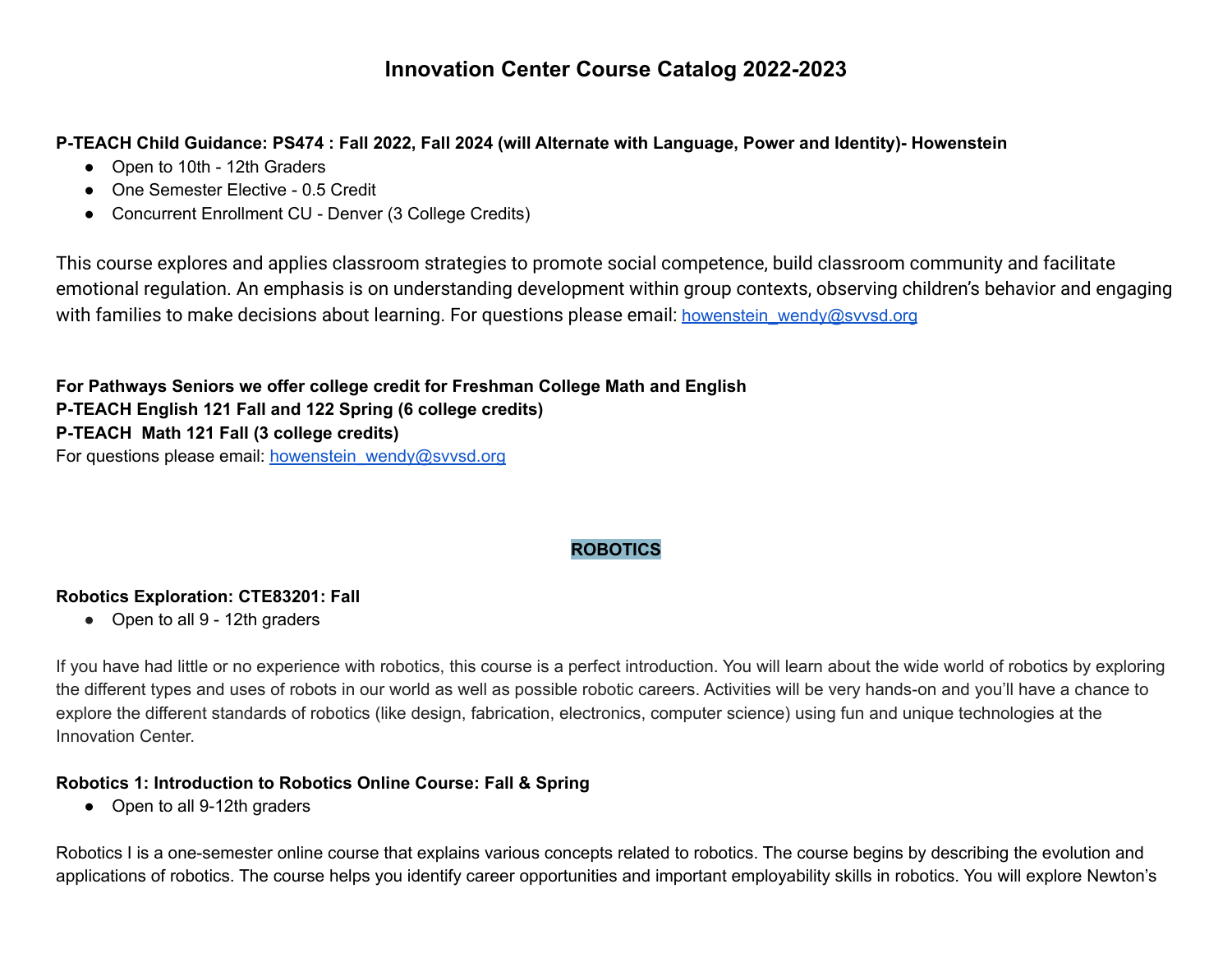laws of motion and their applications in robotics. You will learn and apply basic concepts of electricity, electronic circuits, Boolean algebra, magnetics, and their applicability to robotics. And you will be provided an option to construct a simple robot.

This course is being designed and delivered in partnership with Colorado Digital Learning Solutions and the St Vrain Valley School District Innovation Center and delivered by a team of St Vrain teachers and students. For registration information, email Nate Wilcox (Wilcox\_Nathan@svvsd.org)

#### **Introduction to Artificial Intelligence: CTE83220: Fall & Spring**

● Open to all 9 - 12th graders

Artificial Intelligence is a rapidly evolving field that is quickly transforming our society. This introductory class will explore this new and growing field by exploring the question of what intelligence is and how people and machines can learn; the importance of data to AI; the use of hardware to create a Smart environment; and the ethics challenges we face in an increasingly connected world. Students will have the chance to try out various cutting-edge technologies, ranging from IBM's Watson to Misty and NAO robots. Some experience with programming and/or robotics is helpful, but not required.

# **Robotics A: Design/Electronics: CTE83205: Fall**

• Open to all 9th-12th Graders

This course will have a strong focus on how robots are designed and built. It is one of two courses designed to help you build up your robotics skillset and, in turn, to prepare you for more rigorous and authentic robotic opportunities like Robotics for a Better World and Competitive Robotics. You'll explore the following in this course:

- Fundamentals of 2-D and 3-D design
- Human-centered and engineering design processes
- Tools and approaches for design (sketching, CAD)
- Prototyping techniques and materials
- Basics of electronic design
- Mechanics of effective robotic design
- Engineering practices such as testing and documentation

# **Robotics B: Computer Science & Applied Engineering: CTE83207: Spring**

- Open to all 9th-12th Graders
- We suggest experience with one of the following: (1 semester of an introductory robotics course, completion of Introduction to Robotics Online, or competitive robotics experience)